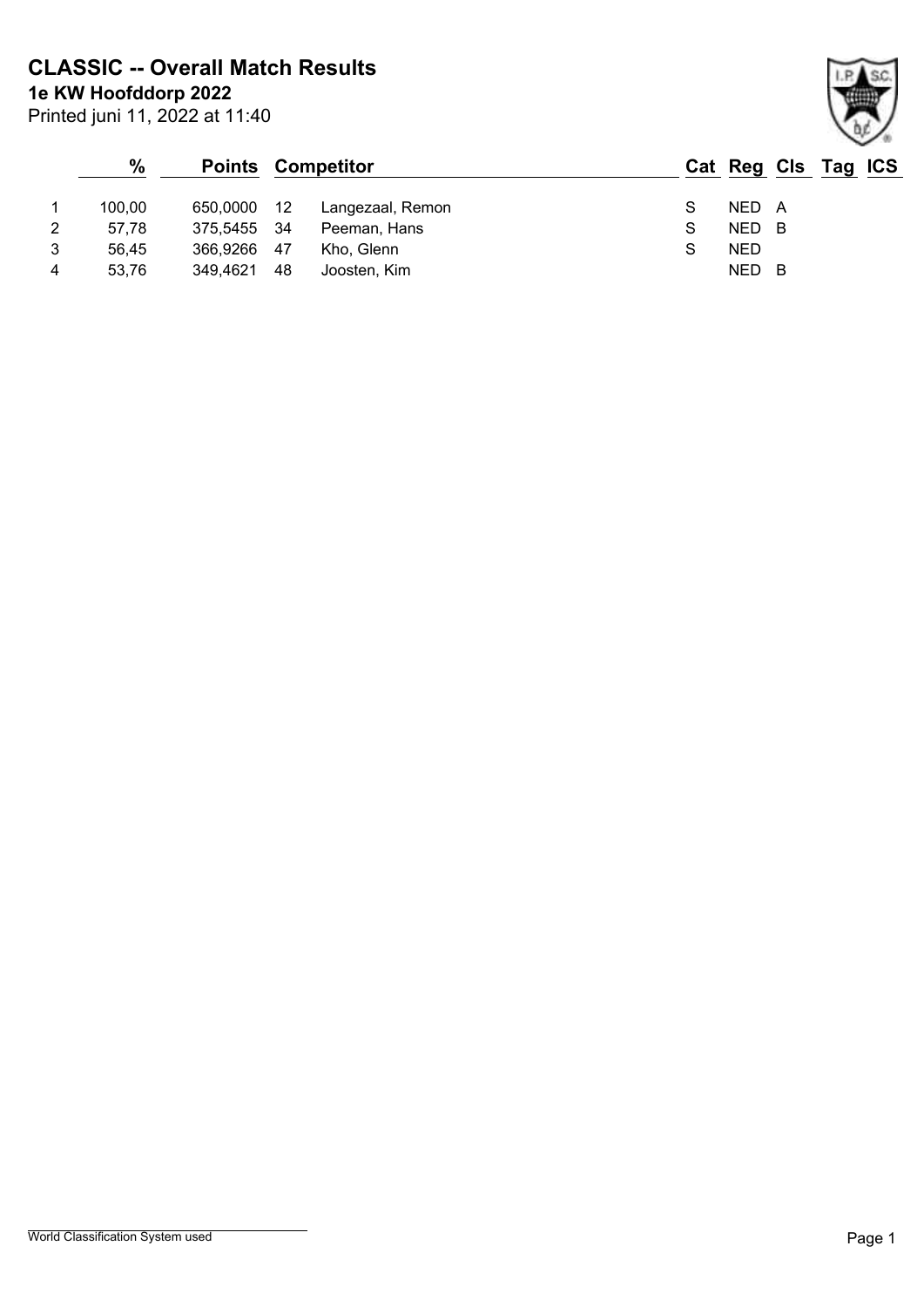### **1e KW Hoofddorp 2022 OPEN -- Overall Match Results**

| Printed juni 11, 2022 at 11:40 |  |  |  |  |  |  |
|--------------------------------|--|--|--|--|--|--|
|--------------------------------|--|--|--|--|--|--|

|                  | $\%$   | <b>Points</b> |                | <b>Competitor</b>     |               | Cat Reg Cls Tag ICS |                |  |
|------------------|--------|---------------|----------------|-----------------------|---------------|---------------------|----------------|--|
| $\mathbf{1}$     | 100,00 | 644,5311      | 40             | Dylan, Keppel         |               | <b>NED</b>          | $\overline{A}$ |  |
| $\sqrt{2}$       | 86,83  | 559,6296      | $\overline{7}$ | Faro, Rien            | SS            | <b>NED</b>          | $\overline{A}$ |  |
| 3                | 85,40  | 550,4018      | 44             | Van der Wel, Richard  |               | <b>NED</b>          | $\overline{A}$ |  |
| 4                | 84,01  | 541,4505      | 68             | Immink, Jasper        |               | <b>NED</b>          |                |  |
| 5                | 83,48  | 538,0506      | 24             | Meeusen, Patrick      | S             | <b>NED</b>          | $\overline{A}$ |  |
| 6                | 82,35  | 530,7607      | 14             | Smits, Arno           | S             | <b>NED</b>          | $\mathsf{A}$   |  |
| $\boldsymbol{7}$ | 82,33  | 530,6612      | 67             | Duikersloot, Jamie    |               | <b>NED</b>          | B              |  |
| 8                | 81,73  | 526,7770      | 28             | Houthuijzen, Bart     |               | <b>NED</b>          | B              |  |
| 9                | 80,14  | 516,4967      | 87             | Woudstra, Marc        |               | <b>NED</b>          |                |  |
| 10               | 71,38  | 460,0475      | 37             | Prins, Sasja          |               | <b>NED</b>          | B              |  |
| 11               | 69,55  | 448,2928      | 31             | Van Poppel, Frans     | S             | <b>NED</b>          | $\overline{A}$ |  |
| 12               | 69,20  | 446,0175      | 16             | Dufornee, Eddy        | ${\mathsf S}$ | <b>NED</b>          | B              |  |
| 13               | 66,76  | 430,2890      | 25             | De Rooij, Donny       | ${\mathsf S}$ | <b>NED</b>          | $\, {\bf B}$   |  |
| 14               | 65,45  | 421,8377      | 13             | Esch, Van, Mari       | $\mathsf S$   | <b>NED</b>          | $\, {\bf B}$   |  |
| 15               | 63,98  | 412,3497      | 60             | Doets, Jan            | ${\mathsf S}$ | <b>NED</b>          | $\mathsf B$    |  |
| 16               | 63,28  | 407,8555      | 79             | Ho, Chi Hong          | $\mathbf S$   | <b>NED</b>          |                |  |
| 17               | 62,08  | 400,1244      | 20             | Sasabone, John        | SS            | <b>NED</b>          | $\mathsf B$    |  |
| 18               | 61,56  | 396,7432      | 30             | Van der Wielen, Klaas | SS            | <b>NED</b>          | $\mathsf B$    |  |
| 19               | 59,99  | 386,6448      | 81             | Slangen, Peter        | SS            | <b>NED</b>          | $\mathsf B$    |  |
| 20               | 59,96  | 386,4403      | 26             | Bruijn, Pim de        | SS            | <b>NED</b>          | $\mathsf C$    |  |
| 21               | 58,67  | 378,1629      | 6              | Wit, Jan              | $\mathbf S$   | <b>NED</b>          | $\mathsf B$    |  |
| 22               | 57,98  | 373,7193      | 17             | Lambregts, Johan      | $\mathsf S$   | <b>NED</b>          | $\mathsf B$    |  |
| 23               | 57,77  | 372,3288      | 9              | Arnold, Chrit         | ${\mathsf S}$ | <b>NED</b>          | $\mathsf B$    |  |
| 24               | 56,75  | 365,7763      | 80             | Bakker, John          | $\mathsf S$   | <b>NED</b>          |                |  |
| 25               | 55,46  | 357,4300      | 59             | Fakkeldij, Maurice    | S             | <b>NED</b>          |                |  |
| 26               | 54,81  | 353,2624      | $\mathbf{1}$   | Gansner, Hans         | SS            | <b>NED</b>          | B              |  |
| 27               | 54,19  | 349,3029      | 51             | Michels, Dirk         | SS            | <b>NED</b>          | $\mathsf{C}$   |  |
| 28               | 54,16  | 349,0544      | 23             | Beurden, van, Jos     | SS            | <b>NED</b>          | $\, {\bf B}$   |  |
| 29               | 53,90  | 347,4144      | 29             | Leuven, van, Tino     | $\mathsf S$   | <b>NED</b>          | $\mathsf{C}$   |  |
| 30               | 52,92  | 341,0631      | 82             | Mariani, Massimo      | $\mathbf S$   | <b>NED</b>          |                |  |
| 31               | 52,76  | 340,0336      | 64             | Van Kuik, Victor      | S             | <b>NED</b>          | $\mathsf{C}$   |  |
| 32               | 48,23  | 310,8387      | 53             | Hop, Robert           |               | <b>NED</b>          | $\mathsf B$    |  |
| 33               | 48,12  | 310,1767      | 19             | Oprins, Johan         | SS            | <b>NED</b>          | $\overline{B}$ |  |
| 34               | 40,51  | 261,1209      | 84             | Van den Berg, Peter   |               | <b>NED</b>          |                |  |
| 35               | 38,56  | 248,5191      | 18             | Mange, Fred           | SS            | <b>NED</b>          | $\mathsf{C}$   |  |

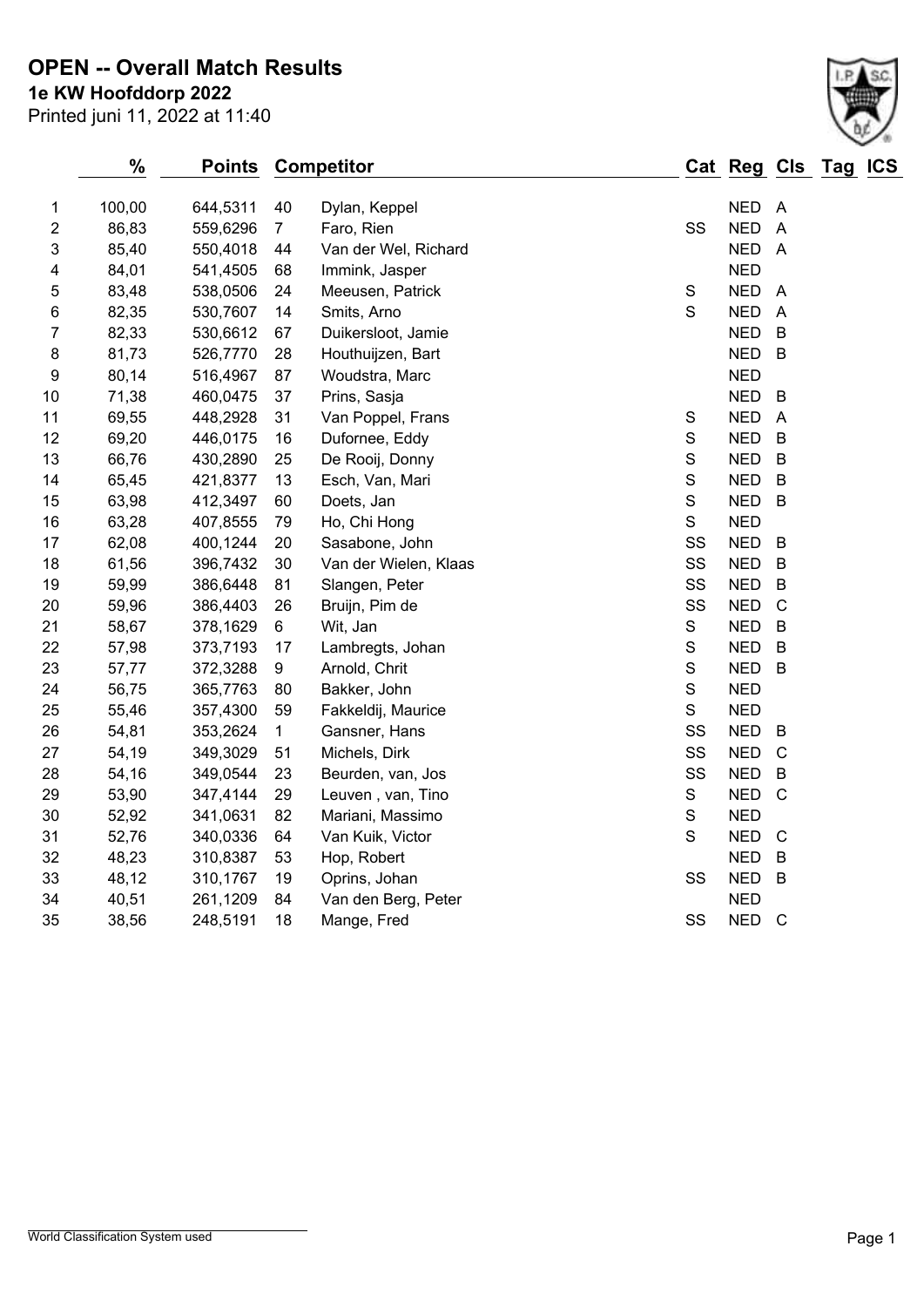**PRODUCTION -- Overall Match Results**

**1e KW Hoofddorp 2022**

Printed juni 11, 2022 at 11:40

|    | %      | Points   |    | <b>Competitor</b>      |   | Cat Reg Cls Tag ICS |                |  |
|----|--------|----------|----|------------------------|---|---------------------|----------------|--|
|    | 100,00 | 611,9898 | 36 | Meulmeester, Ewout     |   | <b>NED</b>          | $\overline{A}$ |  |
| 2  | 99,60  | 609,5473 | 5  | Heinze, Rein           | S | <b>NED</b>          | A              |  |
| 3  | 95,05  | 581,6910 | 57 | Roodveldt, Marc        |   | <b>NED</b>          | $\overline{A}$ |  |
| 4  | 87,13  | 533,2005 | 50 | Wauben, Cheyenne       | L | <b>NED</b>          | B              |  |
| 5  | 82,25  | 503,3465 | 33 | Diepeveen, Robin       |   | <b>NED</b>          | A              |  |
| 6  | 81,32  | 497,6801 | 21 | Nijman, Bart           |   | <b>NED</b>          | $\overline{A}$ |  |
| 7  | 77,38  | 473,5366 | 85 | Smit, Andrew           |   | <b>NED</b>          |                |  |
| 8  | 75,05  | 459,2874 | 52 | Stekelenburg, Johannes |   | <b>NED</b>          | B              |  |
| 9  | 73,56  | 450,1826 | 15 | Baas, de, Marcel       | S | <b>NED</b>          | A              |  |
| 10 | 70,95  | 434,2286 | 92 | Schulenburg, Mathijs   |   | <b>NED</b>          |                |  |
| 11 | 65,80  | 402,6967 | 86 | Triemstra, Robin       |   | <b>NED</b>          |                |  |
| 12 | 65,01  | 397,8620 | 38 | De Ruiter, Michiel     | S | <b>NED</b>          |                |  |
| 13 | 63,95  | 391,3747 | 83 | Mol, Yannick           |   | <b>NED</b>          |                |  |
| 14 | 63,03  | 385,7245 | 61 | Imming, Hans           | S | <b>NED</b>          | B              |  |
| 15 | 59,13  | 361,8869 | 8  | Vermeulen, Hanneke     |   | NED.                | C              |  |
| 16 | 56,09  | 343,2518 | 10 | Diepen, Van, Cees      | S | <b>NED</b>          | B              |  |
| 17 | 53,96  | 330,2318 | 35 | De Groot, Frank        | S | <b>NED</b>          | C              |  |
| 18 | 48,30  | 295,5821 | 65 | Reussien, Elmer        |   | <b>NED</b>          | B              |  |

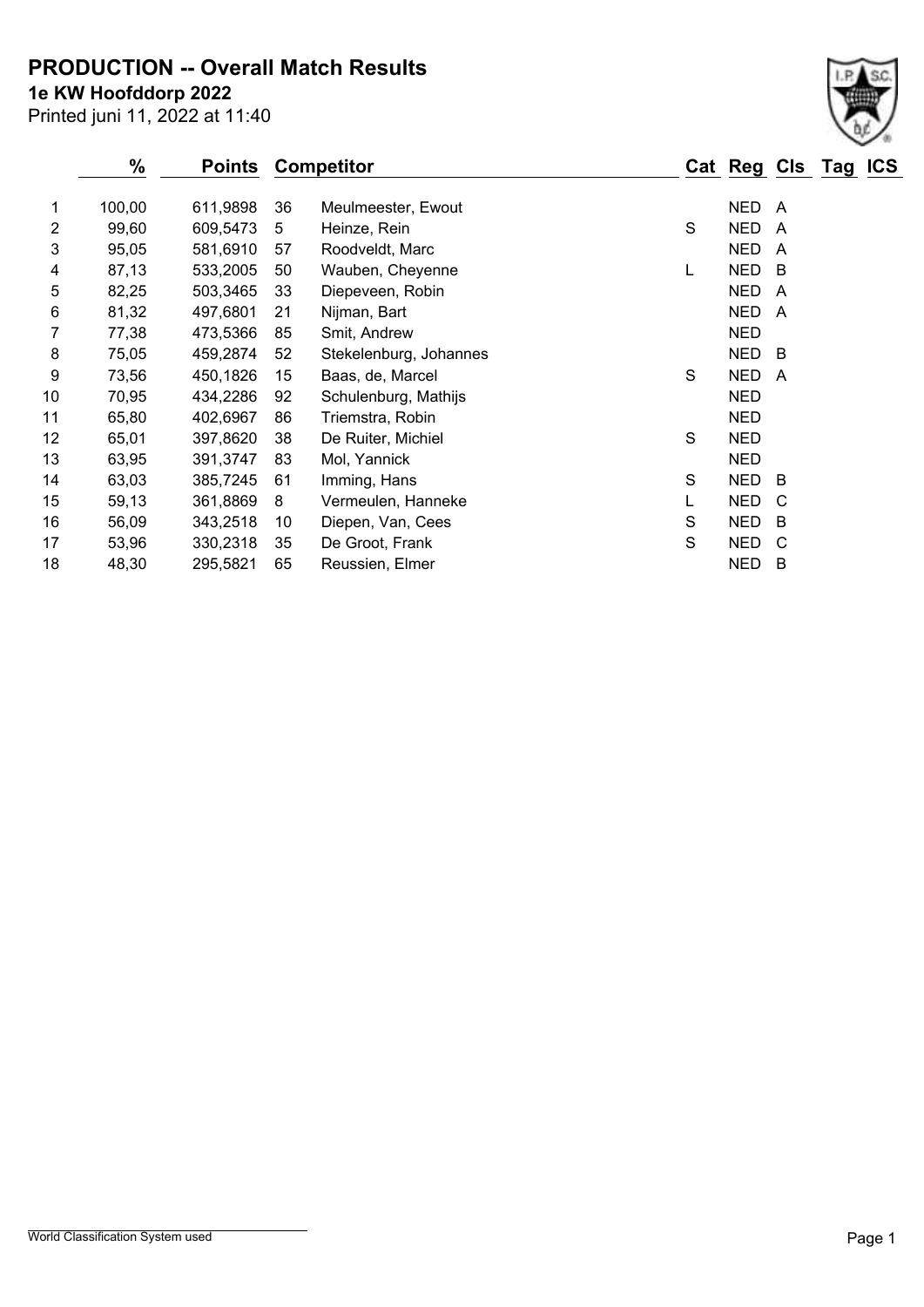### **PRODUCTION OPTICS -- Overall Match Results**

**1e KW Hoofddorp 2022**

Printed juni 11, 2022 at 11:40

#### **% Points Competitor Cat Reg Cls Tag ICS** 1 100,00 605,9291 73 Van de kamp, Gijsbert NED A 2 99,40 602,2694 70 Vermeeren, Ben 1986 1999 199,40 NED A 3 98,06 594,1769 71 Van Mullem, Thijs NED 4 93,98 569,4788 96 Keppel, John S NED A 5 92,20 558,6861 89 Krol, Matthijs S S NED 6 85,52 518,1863 22 Van de water, Mischa S NED 7 70,46 426,9601 69 Van der Pluim, Niels New York NED C 8 68,99 418,0556 56 Souhuwat, Marcel 1988 1991 10:00 A 9 66,28 401,6398 63 Van Diest, Laurens NED 10 65,32 395,7829 54 Smith, Tim 200 10 10 10 10 NED

| 11              | 56.17 |  | 340,3776 45 Koorn, Rinus       | S.  | NED B |  |
|-----------------|-------|--|--------------------------------|-----|-------|--|
| 12 <sup>2</sup> | 55.39 |  | 335,6250 95 Matheijssen, Niels | SS. | NED B |  |
| 13              | 52.03 |  | 315,2592 66 Sheldon, Roy       | SS. | NED C |  |
|                 |       |  |                                |     |       |  |

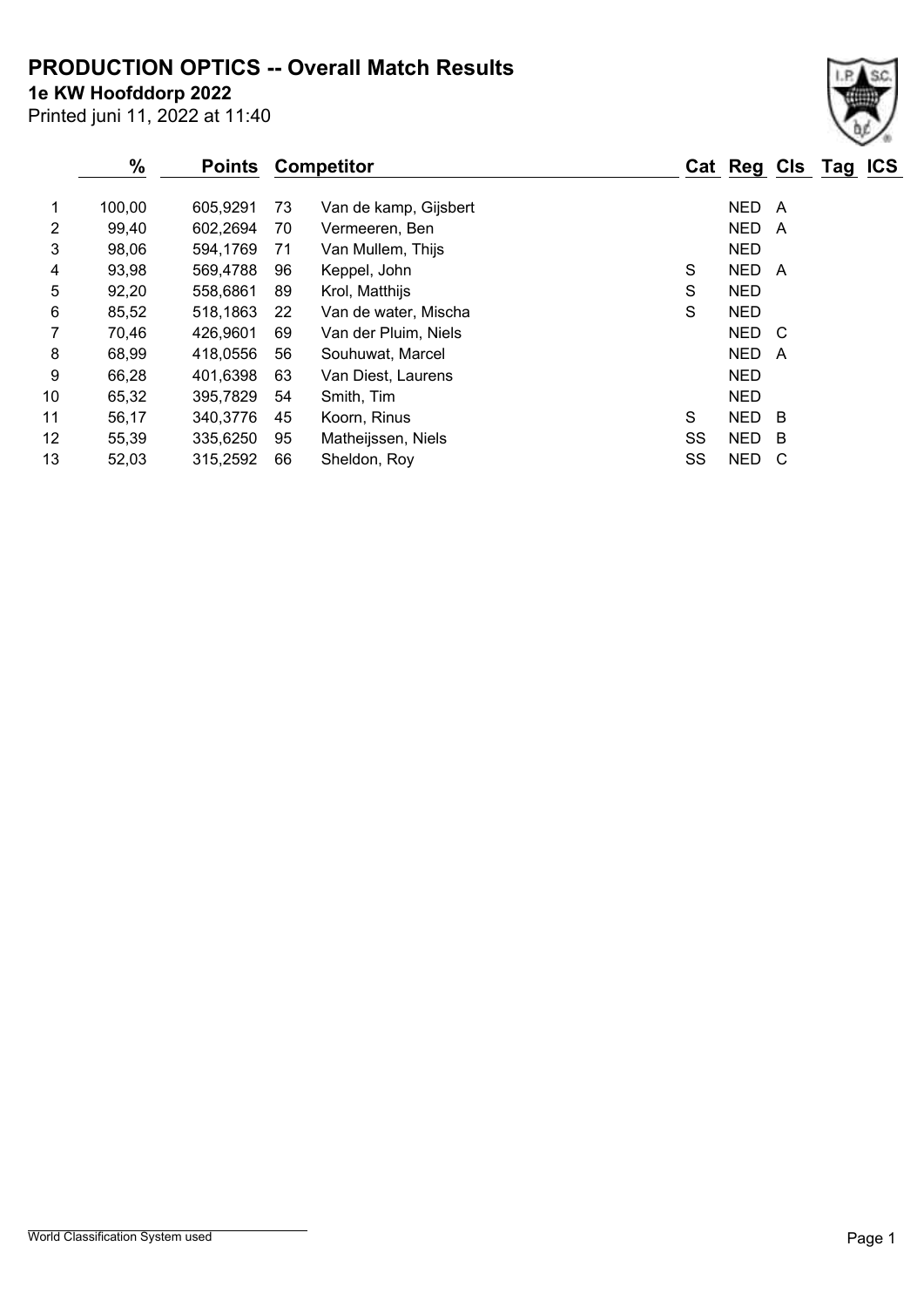**1e KW Hoofddorp 2022 REVOLVER -- Overall Match Results**

Printed juni 11, 2022 at 11:40

# **% Points Competitor Cat Reg Cls Tag ICS** 1 100,00 621,6290 2 Guichelaar, Kees S NED A 2 89,34 555,3673 3 Wijnands, Gerard NED A

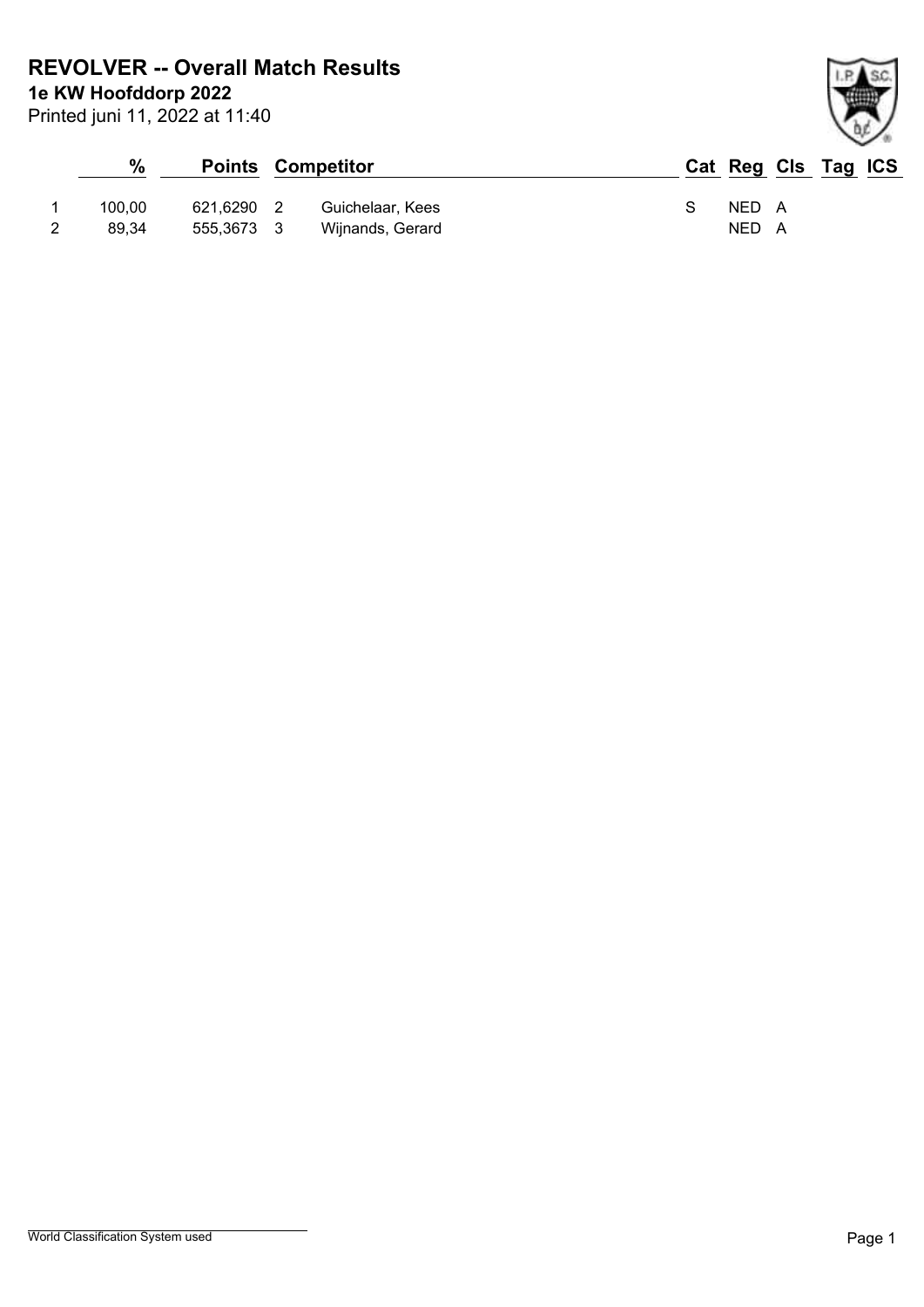**STANDARD -- Overall Match Results**

Printed juni 11, 2022 at 11:40 **1e KW Hoofddorp 2022**

|                | $\%$   | <b>Points</b> |    | <b>Competitor</b>    |             | Cat Reg Cls Tag ICS |     |  |
|----------------|--------|---------------|----|----------------------|-------------|---------------------|-----|--|
| 1              | 100,00 | 630,4803      | 27 | Bos, Leon            |             | NED A               |     |  |
| $\overline{2}$ | 89,77  | 565,9768      | 78 | Veenman, Tim         |             | <b>NED</b>          |     |  |
| 3              | 83,10  | 523,9065      | 72 | Duikersloot, Leon    |             | <b>NED</b>          |     |  |
| 4              | 82,61  | 520,8596      | 39 | Van Leeuwen, Joost   |             | <b>NED</b>          | A   |  |
| 5              | 75,65  | 476,9478      | 32 | Wille, Mark          | S           | <b>NED</b>          | B   |  |
| $\,6$          | 75,21  | 474,1583      | 76 | Hake, Alex           |             | <b>NED</b>          |     |  |
| 7              | 75,13  | 473,6657      | 49 | Keijzer, Rudolf      | SS          | <b>NED</b>          | B   |  |
| 8              | 71,18  | 448,7776      | 4  | Schmitz, Henny       | SS          | <b>NED</b>          | A   |  |
| 9              | 69,84  | 440,3269      | 77 | De Jong, Reinier     | S           | <b>NED</b>          |     |  |
| 10             | 67,03  | 422,6368      | 43 | Fennema, Patrick     |             | <b>NED</b>          |     |  |
| 11             | 66,15  | 417,0395      | 94 | Veerman, Tim         |             | <b>NED</b>          |     |  |
| 12             | 63,38  | 399,5687      | 41 | Kolman, Dennis       |             | <b>NED</b>          | B   |  |
| 13             | 63,06  | 397,5860      | 55 | Koek, Nico           |             | <b>NED</b>          | A   |  |
| 14             | 60,95  | 384,2657      | 90 | Roselaar, Maurits    |             | <b>NED</b>          |     |  |
| 15             | 58,58  | 369,3256      | 58 | Frissen, Alexander   | S           | <b>NED</b>          | - C |  |
| 16             | 51,87  | 327,0128      | 88 | Gelijk, Tineke       | L           | <b>NED</b>          |     |  |
| 17             | 51,57  | 325,1355      | 75 | Kortekaas, Robert    |             | <b>NED</b>          |     |  |
| 18             | 50,91  | 320,9986      | 74 | Somberg, Philip      |             | <b>NED</b>          |     |  |
| 19             | 43,79  | 276,1011      | 11 | Roeland, Piet        | SS          | <b>NED</b>          | C   |  |
| 20             | 43,34  | 273,2698      | 91 | Trinh, Tim           |             | <b>NED</b>          |     |  |
| 21             | 41,00  | 258,4825      | 46 | Van der Velde, Remon | $\mathsf S$ | <b>NED</b>          | C   |  |
| 22             | 34,59  | 218,0849      | 62 | Van Pelt, Richard T  |             | <b>NED</b>          |     |  |
|                |        |               |    |                      |             |                     |     |  |